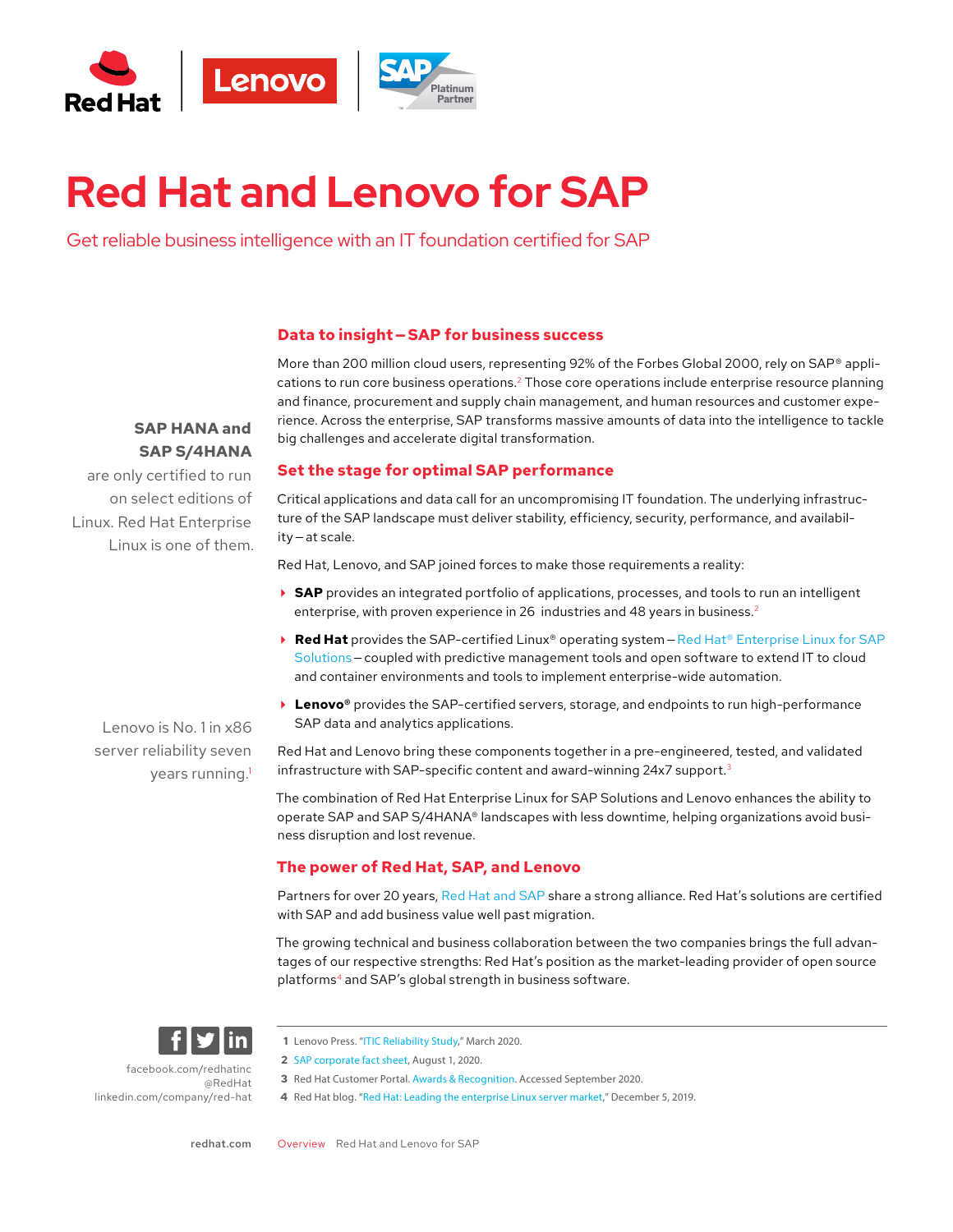

Red Hat Enterprise Linux is the No. 1 commercial Linux distribution in public cloud environment<sup>4</sup> and the stable, open operating system chosen by 90% of Fortune Global 500 companies.5

Lenovo is a leading provider of x86 servers.6 non-SAP workloads. In addition to the operating system, this SAP-optimized offering includes open and integrated components to get the most from SAP applications. For example:

 [Red Hat Smart Management](https://www.redhat.com/en/technologies/management/smart-management) works with [Red Hat Satellite](https://www.redhat.com/en/technologies/management/satellite) to simplify life-cycle management of Red Hat Enterprise Linux systems.

[Red Hat Enterprise Linux for SAP Solutions](http://www.redhat.com/en/sap) provides a single, consistent foundation for SAP and

- [Red Hat Insights](https://www.redhat.com/en/technologies/management/insights) performs in-depth analysis of registered Red Hat-based systems to proactively identify threats to security, performance, and stability across physical, virtual, and cloud environments and container deployments.
- [Red Hat Enterprise Linux High Availability Add-On](https://access.redhat.com/documentation/en-us/red_hat_enterprise_linux/7/html/high_availability_add-on_overview/index) supports business continuity and ensures there is no single point of failure in a cluster.
- ▶ [Red Hat OpenShift®](https://www.redhat.com/en/technologies/cloud-computing/openshift), the container platform based on Kubernetes, extends SAP environments to hybrid cloud and container environments.
- ▶ [Red Hat Ansible® Automation Platform](https://www.redhat.com/en/technologies/management/ansible) automates infrastructure management through the entire production life cycle with SAP — provisioning, configuration, orchestration, application deployment, and security.
- ▶ Optional [Red Hat Virtualization](https://www.redhat.com/en/technologies/virtualization/enterprise-virtualization) runs multiple SAP and non-SAP workloads in separate partitions of a single physical machine (virtual machines, or VMs) to use resources more flexibly and efficiently.
- [Red Hat Consulting](https://www.redhat.com/en/services/consulting) works with organizations to create the proper IT foundation that aligns with the customer's SAP journey.
- Additional Red Hat technical components support SAP HANA, SAP S/4HANA, and business applications and workloads.

Lenovo and SAP also have a long history of collaboration and innovation. Lenovo servers and storage form the physical datacenter infrastructure to support the most demanding SAP workloads.

The [Lenovo ThinkSystem Solution for SAP Business Suite](https://www.lenovo.com/us/en/data-center/solutions/sap/) combines modern server architecture with expanded memory and input/output (I/O) capacity, packaged in a modular, grow-as-you-go form factor. Intel® Xeon® processors deliver superior raw compute power and memory to significantly outperform previous generations of processors.7

Lenovo ThinkSystem servers and ThinkAgile hybrid cloud systems help optimize large SAP workload activities. Your business gains new levels of real-time visibility and agility across the organization and digital supply chain.

**<sup>5</sup>** Red Hat client data and Fortune 500 list for 2020.

**<sup>6</sup>** IDC. ["IDC Quarterly Server Tracker, Q2 2020](https://www.idc.com/getdoc.jsp?containerId=prUS46838120)," September 8, 2020.

**<sup>7</sup>** Red Hat blog. ["Red Hat Enterprise Linux with Intel's newest Xeon processors posts record performance results across a](https://www.redhat.com/en/blog/red-hat-enterprise-linux-intels-newest-xeon-processors-posts-record-performance-results-across-wide-range-industry-benchmarks?source=blogchannel)  [wide range of industry benchmarks](https://www.redhat.com/en/blog/red-hat-enterprise-linux-intels-newest-xeon-processors-posts-record-performance-results-across-wide-range-industry-benchmarks?source=blogchannel)," April 16, 2019.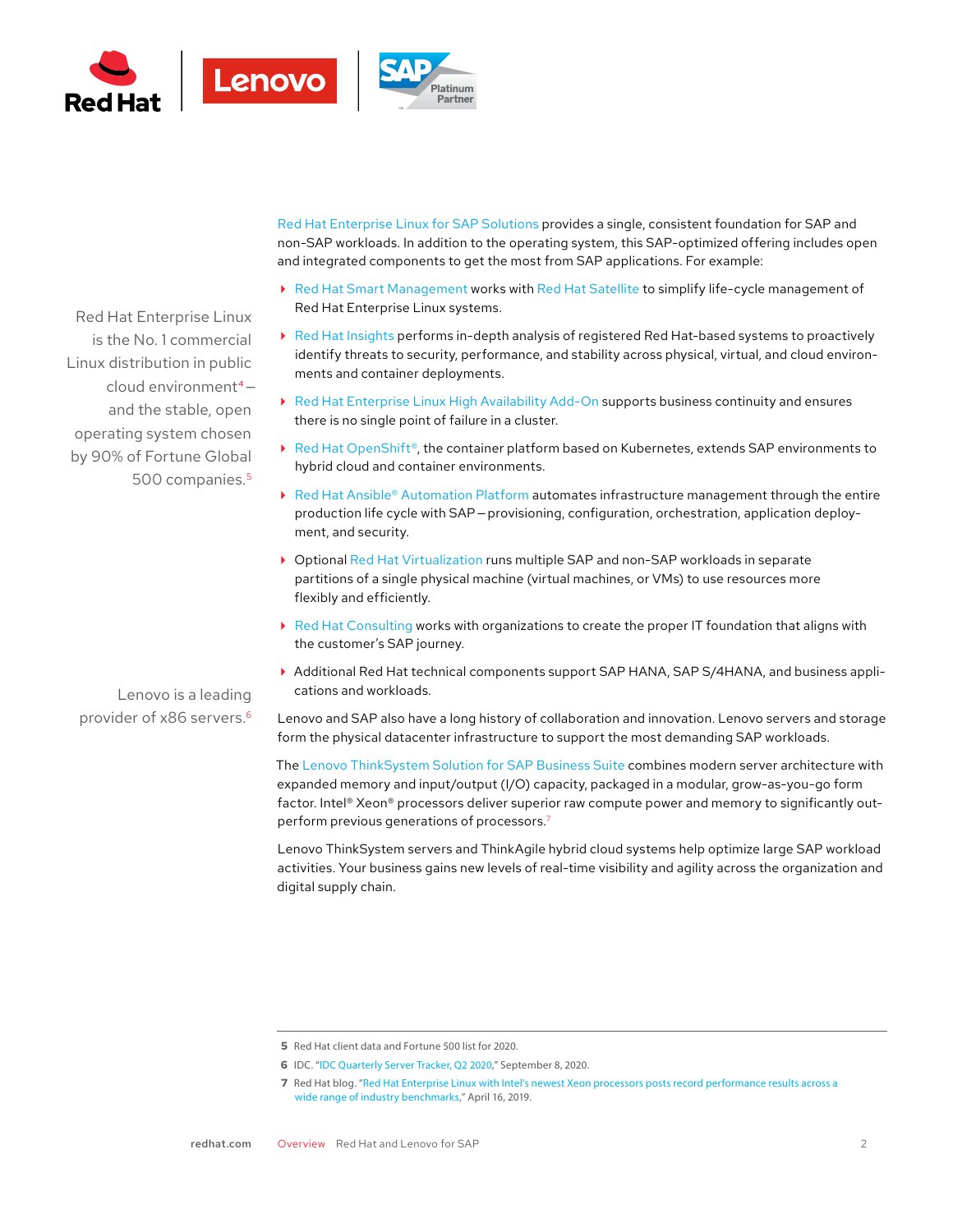

### **Benefits of the Red Hat and Lenovo solution for SAP**

**High performance.** The Red Hat and Lenovo solution for SAP delivers strong performance for key metrics such as: total data load and transformation runtime, total complex query phase runtime, and query executions per hour.

**Cloud readiness.** Red Hat is a leader among multicloud container development platforms,<sup>8</sup> while Lenovo is actively building enterprise cloud datacenters with its competitively priced hardware and management tools.

**Business continuity.** Lenovo products deliver premium uptime due to exceptional resilience, fault tolerance, and management. Extend that reliability with Red Hat's high-availability, analytics, and management features.

**Security.** Lenovo servers come standard with features and practices to protect hardware and firmware from attacks. Red Hat adds security to make open source a certified, warranted product for enterprise use.

**Assured interoperability and streamlined procurement.** Lenovo servers are Red Hat-certified and will continue to be tested as the hardware evolves and software is updated. Lenovo's open cloud infrastructure supports the full Red Hat stack. To simplify the process for our mutual customers, Lenovo and its partners can sell and deploy all the components and SKUs of our joint solution.

**Global support and shared innovation.** Red Hat, Lenovo, and SAP work together to deliver lifecycle support and issue resolution for your SAP environment.

**Low total cost of ownership.** Implementing Red Hat subscription-based products and services on cost-effective Lenovo servers can reduce capital expenditures (CapEx) and operating expenses (OpEx) — savings to stretch your IT budget or boost the bottom line.

#### **Lenovo and Red Hat–stronger together**

From device to datacenter to cloud, Lenovo and Red Hat have been delivering integrated hardware and software solutions to customers around the globe for years.

Red Hat and Lenovo offer a robust open hybrid cloud portfolio to build the right solution for every application. From software to hardware to management, automation, and developer tools, we are working together to change the economics of the datacenter.

Our global teams are well aligned in their continuing commitment to open source innovation. This alliance creates a solid foundation for all SAP initiatives, with built-in security, solid performance, and support for technologies such as containers, automation, and hybrid cloud environments.

**<sup>8</sup>** Forrester. ["The Forrester Wave™: Multicloud Container Development Platforms 2020 Q3 report,](https://www.redhat.com/en/resources/forrester-wave-multicloud-container-platform-analyst-material?source=searchresultlisting)" September 15, 2020.